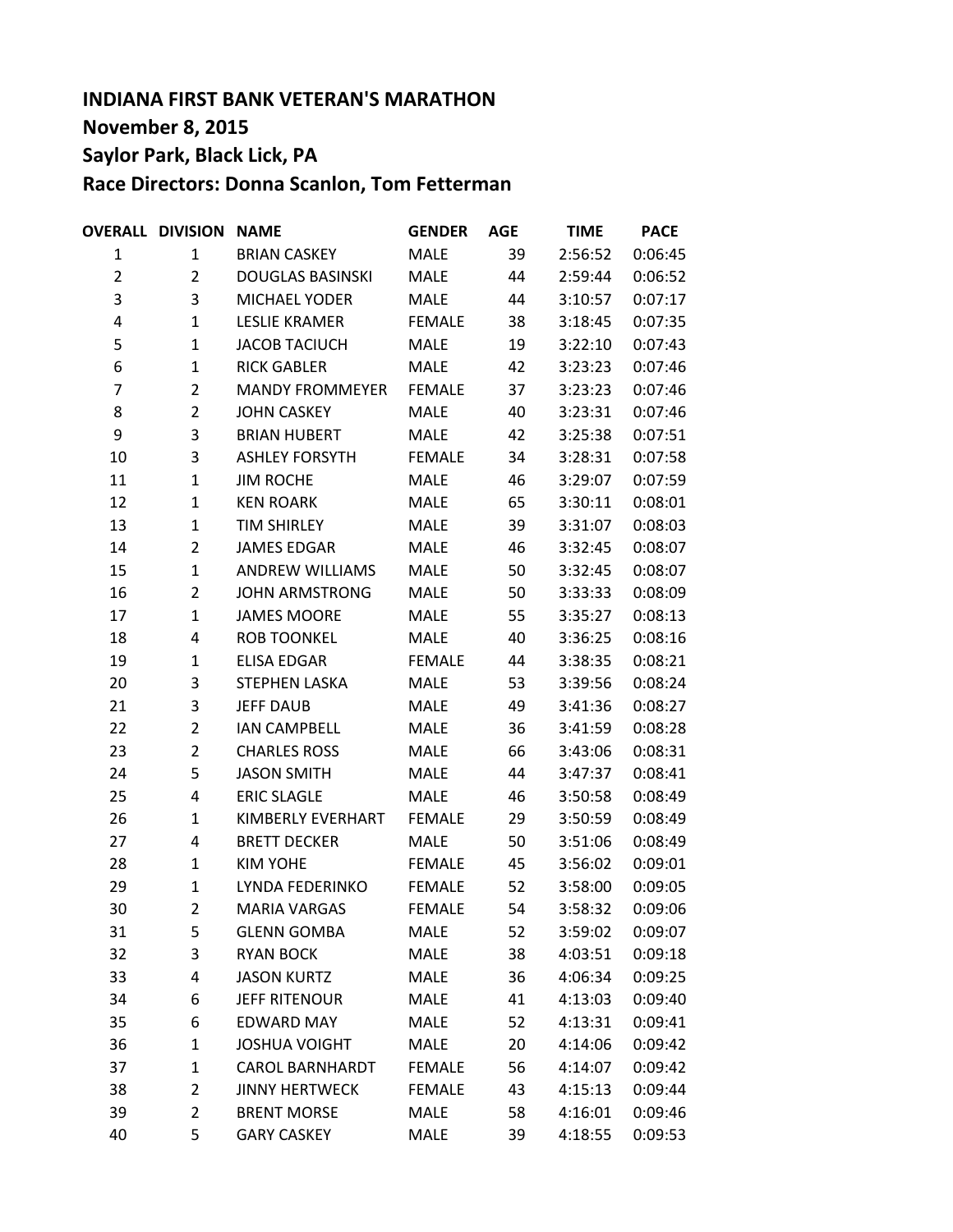| 41 | $\mathbf 1$    | <b>NIKKI IMHOFF</b>     | <b>FEMALE</b> | 36 | 4:20:33 | 0:09:57 |
|----|----------------|-------------------------|---------------|----|---------|---------|
| 42 | 3              | <b>KATHERINE COLTON</b> | <b>FEMALE</b> | 42 | 4:21:16 | 0:09:58 |
| 43 | 4              | <b>MARY SIEGEL</b>      | <b>FEMALE</b> | 44 | 4:21:45 | 0:09:59 |
| 44 | $\overline{2}$ | <b>ADRIENNE GOSS</b>    | <b>FEMALE</b> | 27 | 4:22:31 | 0:10:01 |
| 45 | 3              | <b>MARY JEAN BUJDOS</b> | <b>FEMALE</b> | 53 | 4:22:32 | 0:10:01 |
| 46 | $\mathbf{1}$   | <b>NATHAN HILEMAN</b>   | <b>MALE</b>   | 31 | 4:24:25 | 0:10:06 |
| 47 | $\mathbf 1$    | <b>JOHN PRYDE</b>       | <b>MALE</b>   | 61 | 4:24:25 | 0:10:06 |
| 48 | $\overline{2}$ | <b>BETH HORNING</b>     | <b>FEMALE</b> | 49 | 4:26:48 | 0:10:11 |
| 49 | 3              | <b>ROBERT SLOPEK</b>    | <b>MALE</b>   | 58 | 4:27:57 | 0:10:14 |
| 50 | 3              | <b>BRYNN WAYLONIS</b>   | <b>FEMALE</b> | 25 | 4:30:38 | 0:10:20 |
| 51 | 5              | <b>STEPHEN LUTHER</b>   | <b>MALE</b>   | 45 | 4:31:32 | 0:10:22 |
| 52 | $\mathbf{1}$   | <b>BETSY MAGOVERN</b>   | <b>FEMALE</b> | 60 | 4:33:13 | 0:10:26 |
| 53 | 3              | <b>ERIN ATHERTON</b>    | <b>FEMALE</b> | 49 | 4:33:37 | 0:10:27 |
| 54 | 4              | MICHAEL WYMAN           | <b>MALE</b>   | 57 | 4:36:51 | 0:10:34 |
| 55 | $\overline{2}$ | <b>JULIE SHIRLEY</b>    | <b>FEMALE</b> | 38 | 4:38:36 | 0:10:38 |
| 56 | $\mathbf{1}$   | MORGAN JANOCHA          | <b>FEMALE</b> | 32 | 4:40:10 | 0:10:42 |
| 57 | $\mathbf{1}$   | <b>SKYLYN KOPAS</b>     | <b>FEMALE</b> | 22 | 4:40:10 | 0:10:42 |
| 58 | 5              | <b>KAYCIE SLIVA</b>     | <b>FEMALE</b> | 40 | 4:40:55 | 0:10:43 |
| 59 | 6              | <b>JOHN THAXTON</b>     | <b>MALE</b>   | 37 | 4:41:25 | 0:10:44 |
| 60 | $\overline{2}$ | DAVID G. ROSS           | <b>MALE</b>   | 64 | 4:42:07 | 0:10:46 |
| 61 | 6              | <b>JASON YOUNT</b>      | <b>MALE</b>   | 46 | 4:45:17 | 0:10:53 |
| 62 | 3              | <b>DAVID BRONGO</b>     | <b>MALE</b>   | 64 | 4:45:24 | 0:10:54 |
| 63 | $\overline{7}$ | SEAN V. HOWARD          | <b>MALE</b>   | 50 | 4:49:17 | 0:11:02 |
| 64 | 5              | <b>DONALD BIERER</b>    | <b>MALE</b>   | 57 | 4:53:46 | 0:11:13 |
| 65 | 6              | <b>STEVEN GRIDLEY</b>   | <b>MALE</b>   | 59 | 4:56:03 | 0:11:18 |
| 66 | $\overline{2}$ | <b>EMILY NESBIT</b>     | <b>FEMALE</b> | 32 | 4:56:38 | 0:11:19 |
| 67 | 3              | <b>AMY MOTTIN</b>       | <b>FEMALE</b> | 37 | 5:01:19 | 0:11:30 |
| 68 | $\overline{2}$ | <b>TOM DEICAS</b>       | <b>MALE</b>   | 34 | 5:10:55 | 0:11:52 |
| 69 | $\overline{7}$ | PHILLIP LEVRI           | <b>MALE</b>   | 44 | 5:12:10 | 0:11:55 |
| 70 | $\overline{7}$ | <b>SCOTT A. FERRARI</b> | <b>MALE</b>   | 57 | 5:18:27 | 0:12:09 |
| 71 | 4              | MICHAEL MILLER          | <b>MALE</b>   | 60 | 5:40:42 | 0:13:00 |
| 72 | 3              | <b>KRIS MCCORMICK</b>   | <b>FEMALE</b> | 31 | 5:43:17 | 0:13:06 |
| 73 | $\overline{7}$ | <b>RON BROWN</b>        | <b>MALE</b>   | 47 | 5:43:17 | 0:13:06 |
| 74 | 4              | <b>JENNIFER LONG</b>    | <b>FEMALE</b> | 26 | 5:48:41 | 0:13:19 |
| 75 | 5              | <b>ADRIAN FEDORCO</b>   | <b>MALE</b>   | 61 | 5:49:38 | 0:13:21 |
| 76 | $\overline{2}$ | <b>PEGGY THOMAS</b>     | <b>FEMALE</b> | 58 | 6:15:31 | 0:14:20 |
|    |                |                         |               |    |         |         |

# **TOP THREE MALES OVERALL:**

|    | <b>BRIAN CASKEY</b> | MALF  | 39. | 2:56:52 0:06:45 |  |
|----|---------------------|-------|-----|-----------------|--|
|    | DOUGLAS BASINSKI    | MAI F | 44  | 2:59:44 0:06:52 |  |
| ્ર | MICHAEL YODER       | MALF  | 44  | 3:10:57 0:07:17 |  |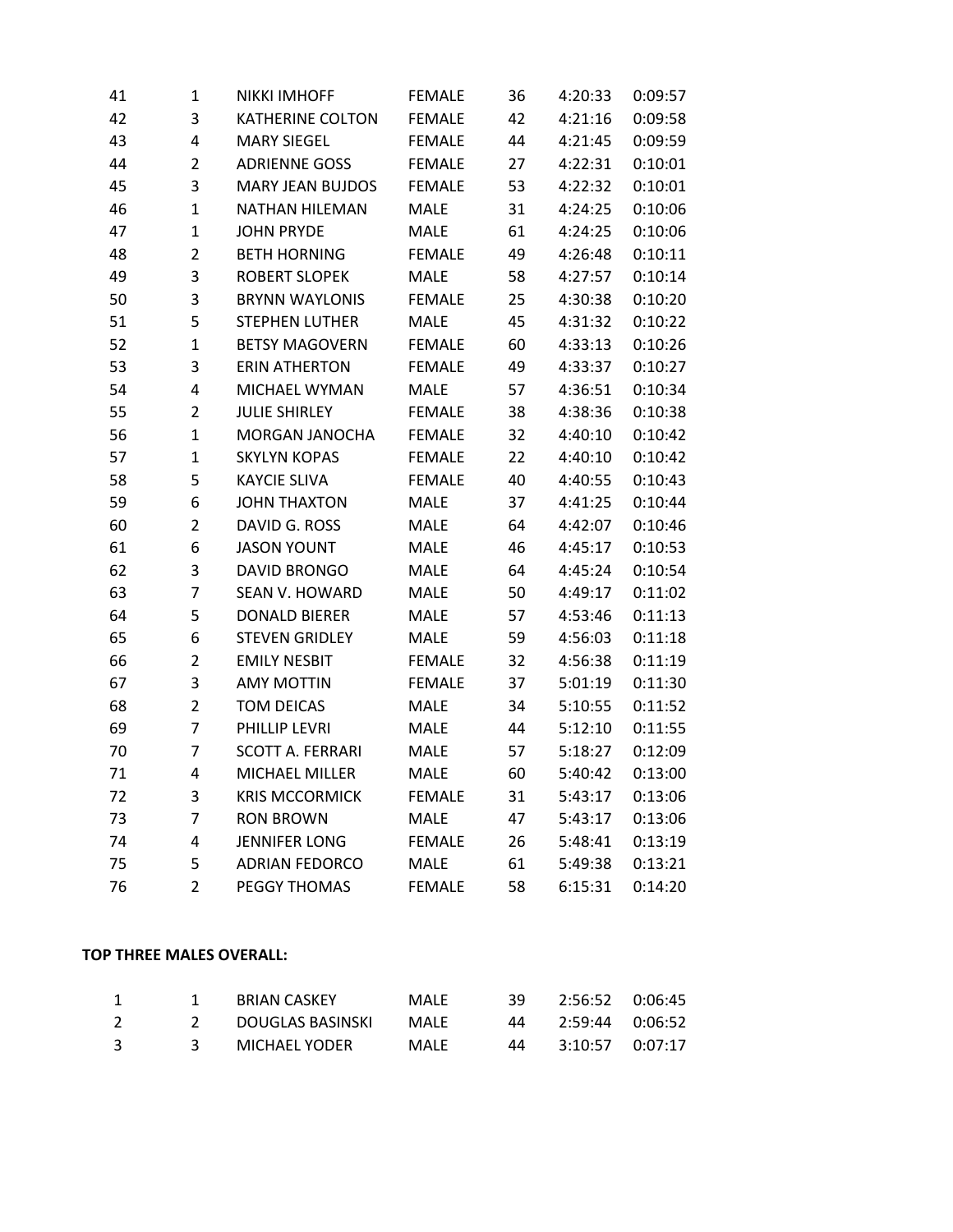# **TOP THREE FEMALES OVERALL:**

| 4<br>$\overline{7}$          | 1<br>$\overline{2}$ | <b>LESLIE KRAMER</b><br><b>MANDY FROMMEYER</b> | <b>FEMALE</b><br><b>FEMALE</b> | 38<br>37 | 3:18:45<br>3:23:23 | 0:07:35<br>0:07:46 |
|------------------------------|---------------------|------------------------------------------------|--------------------------------|----------|--------------------|--------------------|
| 10                           | 3                   | <b>ASHLEY FORSYTH</b>                          | <b>FEMALE</b>                  | 34       | 3:28:31            | 0:07:58            |
| <b>MALES, AGES 15 TO 19:</b> |                     |                                                |                                |          |                    |                    |
| 5                            | 1                   | <b>JACOB TACIUCH</b>                           | <b>MALE</b>                    | 19       | 3:22:10            | 0:07:43            |
| <b>MALES, AGES 20 TO 25:</b> |                     |                                                |                                |          |                    |                    |
| 36                           | 1                   | <b>JOSHUA VOIGHT</b>                           | <b>MALE</b>                    | 20       | 4:14:06            | 0:09:42            |
| MALES, AGES 30 TO 34:        |                     |                                                |                                |          |                    |                    |
| 46                           | 1                   | <b>NATHAN HILEMAN</b>                          | <b>MALE</b>                    | 31       | 4:24:25            | 0:10:06            |
| 68                           | $\overline{2}$      | <b>TOM DEICAS</b>                              | <b>MALE</b>                    | 34       | 5:10:55            | 0:11:52            |
| <b>MALES, AGES 35 TO 39:</b> |                     |                                                |                                |          |                    |                    |
| 13                           | 1                   | <b>TIM SHIRLEY</b>                             | MALE                           | 39       | 3:31:07            | 0:08:03            |
| 22                           | $\overline{2}$      | <b>IAN CAMPBELL</b>                            | <b>MALE</b>                    | 36       | 3:41:59            | 0:08:28            |
| 32                           | 3                   | <b>RYAN BOCK</b>                               | <b>MALE</b>                    | 38       | 4:03:51            | 0:09:18            |
| 33                           | 4                   | <b>JASON KURTZ</b>                             | <b>MALE</b>                    | 36       | 4:06:34            | 0:09:25            |
| 40                           | 5                   | <b>GARY CASKEY</b>                             | MALE                           | 39       | 4:18:55            | 0:09:53            |
| 59                           | 6                   | <b>JOHN THAXTON</b>                            | <b>MALE</b>                    | 37       | 4:41:25            | 0:10:44            |
| MALES, AGES 40 TO 44:        |                     |                                                |                                |          |                    |                    |
| 6                            | $\mathbf{1}$        | <b>RICK GABLER</b>                             | <b>MALE</b>                    | 42       | 3:23:23            | 0:07:46            |
| 8                            | $\overline{2}$      | <b>JOHN CASKEY</b>                             | <b>MALE</b>                    | 40       | 3:23:31            | 0:07:46            |
| 9                            | 3                   | <b>BRIAN HUBERT</b>                            | <b>MALE</b>                    | 42       | 3:25:38            | 0:07:51            |
| 18                           | 4                   | <b>ROB TOONKEL</b>                             | <b>MALE</b>                    | 40       | 3:36:25            | 0:08:16            |
| 24                           | 5                   | <b>JASON SMITH</b>                             | <b>MALE</b>                    | 44       | 3:47:37            | 0:08:41            |
| 34                           | 6                   | <b>JEFF RITENOUR</b>                           | <b>MALE</b>                    | 41       | 4:13:03            | 0:09:40            |
| 69                           | 7                   | PHILLIP LEVRI                                  | <b>MALE</b>                    | 44       | 5:12:10            | 0:11:55            |
|                              |                     |                                                |                                |          |                    |                    |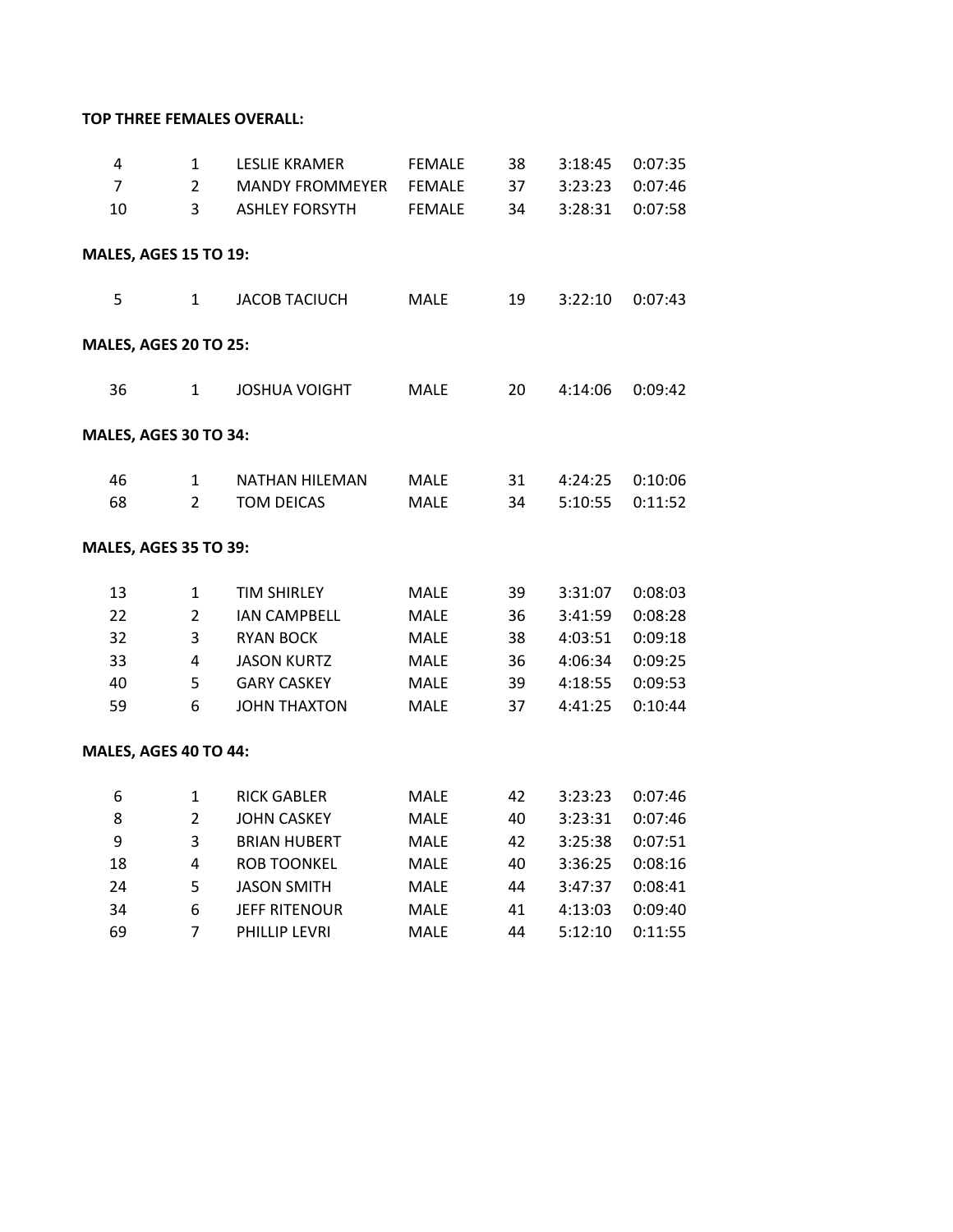# **MALES, AGES 45 TO 49:**

| 11 |    | <b>JIM ROCHE</b>      | <b>MALE</b> | 46 | 3:29:07 | 0:07:59 |
|----|----|-----------------------|-------------|----|---------|---------|
| 14 | 2  | <b>JAMES EDGAR</b>    | <b>MALE</b> | 46 | 3:32:45 | 0:08:07 |
| 21 | 3  | <b>JEFF DAUB</b>      | <b>MALE</b> | 49 | 3:41:36 | 0:08:27 |
| 25 | 4  | <b>ERIC SLAGLE</b>    | <b>MALE</b> | 46 | 3:50:58 | 0:08:49 |
| 51 | 5. | <b>STEPHEN LUTHER</b> | <b>MALE</b> | 45 | 4:31:32 | 0:10:22 |
| 61 | 6  | <b>JASON YOUNT</b>    | <b>MALE</b> | 46 | 4:45:17 | 0:10:53 |
| 73 |    | <b>RON BROWN</b>      | <b>MALE</b> | 47 | 5:43:17 | 0:13:06 |
|    |    |                       |             |    |         |         |

## **MALES, AGES 50 TO 54:**

| 15  |   | <b>ANDREW WILLIAMS</b> | <b>MALE</b> | 50 | 3:32:45 | 0:08:07 |
|-----|---|------------------------|-------------|----|---------|---------|
| -16 |   | <b>JOHN ARMSTRONG</b>  | <b>MALE</b> | 50 | 3:33:33 | 0:08:09 |
| -20 | 3 | <b>STEPHEN LASKA</b>   | <b>MALE</b> | 53 | 3:39:56 | 0:08:24 |
| 27  | 4 | <b>BRETT DECKER</b>    | <b>MALE</b> | 50 | 3:51:06 | 0:08:49 |
| -31 | 5 | <b>GLENN GOMBA</b>     | <b>MALE</b> | 52 | 3:59:02 | 0:09:07 |
| 35  | 6 | EDWARD MAY             | <b>MALE</b> | 52 | 4:13:31 | 0:09:41 |
| -63 |   | SEAN V. HOWARD         | <b>MALF</b> | 50 | 4:49:17 | 0:11:02 |

#### **MALES, AGES 55 TO 59:**

| 17  |   | JAMES MOORE             | MALE        | 55 | 3:35:27 | 0:08:13 |
|-----|---|-------------------------|-------------|----|---------|---------|
| 39  | 2 | <b>BRENT MORSE</b>      | <b>MALE</b> | 58 | 4:16:01 | 0:09:46 |
| 49  | ξ | <b>ROBERT SLOPEK</b>    | <b>MALF</b> | 58 | 4:27:57 | 0:10:14 |
| 54  | 4 | MICHAEL WYMAN           | <b>MALE</b> | 57 | 4:36:51 | 0:10:34 |
| 64  | 5 | <b>DONALD BIERER</b>    | <b>MALE</b> | 57 | 4:53:46 | 0:11:13 |
| 65  | 6 | <b>STEVEN GRIDLEY</b>   | <b>MALE</b> | 59 | 4:56:03 | 0:11:18 |
| -70 |   | <b>SCOTT A. FERRARI</b> | <b>MALF</b> | 57 | 5:18:27 | 0:12:09 |

## **MALES, AGES 60 TO 64:**

| -47 |           | <b>JOHN PRYDE</b>     | MALE        | 61  | $4:24:25$ $0:10:06$ |         |
|-----|-----------|-----------------------|-------------|-----|---------------------|---------|
| 60  |           | DAVID G. ROSS         | <b>MALF</b> | 64  | 4:42:07             | 0:10:46 |
| 62  | 3.        | DAVID BRONGO          | <b>MALF</b> | 64  | 4:45:24             | 0:10:54 |
| 71  | $\Lambda$ | <b>MICHAEL MILLER</b> | <b>MALF</b> | 60. | $5:40:42$ $0:13:00$ |         |
| -75 | 5.        | ADRIAN FEDORCO        | <b>MALF</b> | 61  | 5:49:38             | 0:13:21 |

## **MALES, AGES 65 TO 69:**

| -12 | KFN ROARK    | <b>MALF</b> | 65. | 3:30:11 0:08:01 |  |
|-----|--------------|-------------|-----|-----------------|--|
|     | CHARLES ROSS | MALE        |     | 3:43:06 0:08:31 |  |

# **FEMALES, AGES 20 TO 24:**

|  | SKYLYN KOPAS | <b>FEMALE</b> | 4:40:10 0:10:42 |  |
|--|--------------|---------------|-----------------|--|
|  |              |               |                 |  |